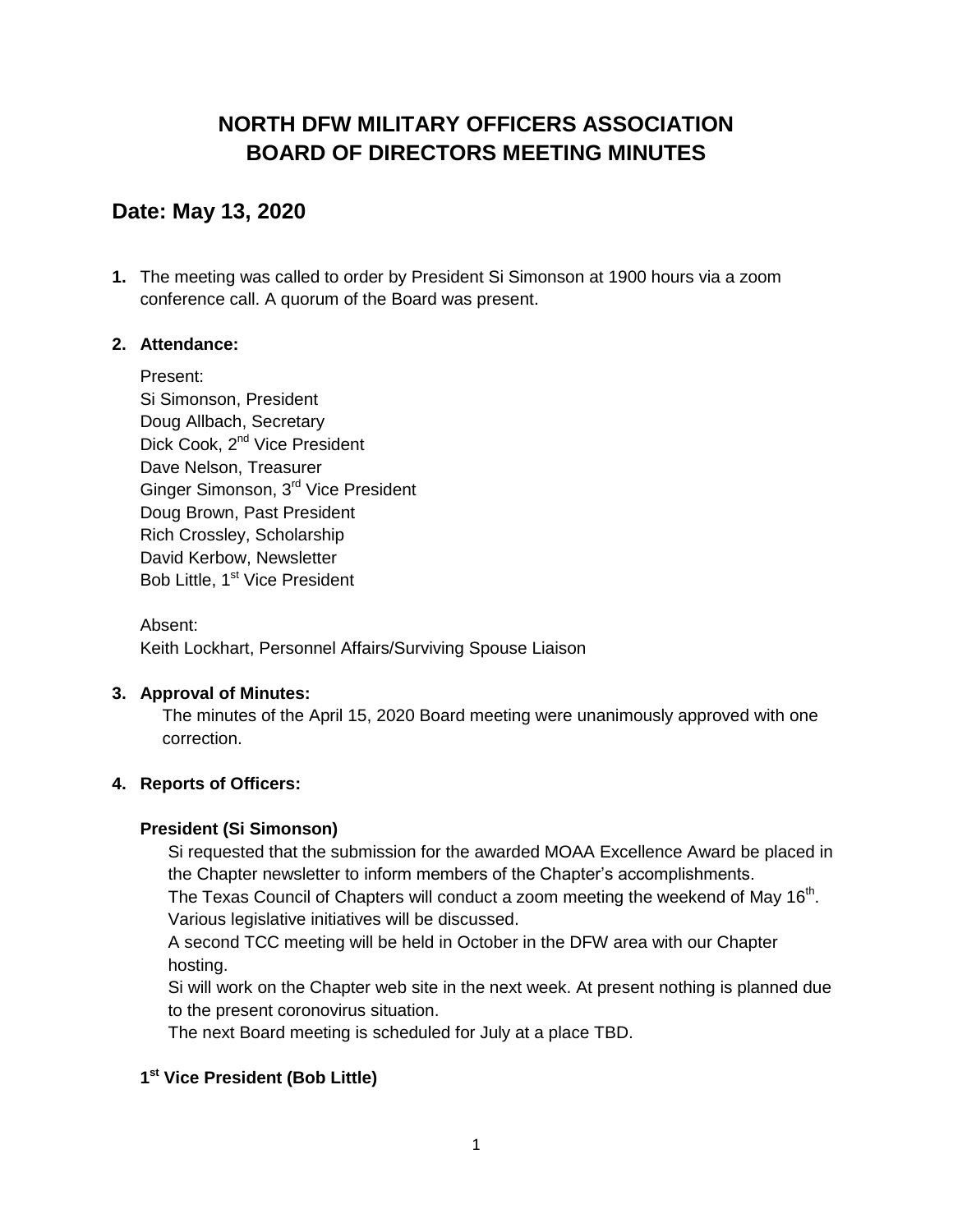Management at Saltgrass Steak House cannot presently accommodate the Chapter dinner meeting given the current seating restrictions.

The next dinner meeting is scheduled for September  $9<sup>th</sup>$  at Saltgrass Steak House. Si presented ideas on future dinner meeting speakers.

#### **2 nd Vice President (Dick Cook)**

The Chapter currently has 89 members. That figure has been reconciled with the Treasurer's count.

There are 3 new members. 72 members have paid their 2020 dues and 14 are delinquent.

## **3 rd Vice President Legislative and Community Activities (Ginger Simonson)**

There are no committee meetings scheduled in the Texas State Legislature. Ginger has been in contact with Congressman Burgess's office regarding the Military Spouses Hiring Act which is currently in the House Ways and Means Committee.

The TCC sent the same meeting agenda from January. Ginger plans on pushing the council to be more aggressive on mental health issues.

## **Treasurer's Report (Dave Nelson)**

The Chapter has a balance of \$20,316.78 with \$4470.00 in the Scholarship Fund. At present banks cannot be entered w/o appointments.

Challenge coins were proposed. The cost is \$600 for 100 coins. Other chapters are currently doing it. A draft design will be presented to the Board at the next meeting.

## **Secretary's Report (Doug Allbach)**

A memorial scholarship letter has l been sent to the family of BG Thomas Webb.

#### **Reports of Committees:**

#### **Scholarship/ROTC/JROTC (Rich Crossley)**

 Most of the JROTC awards and medals have been forwarded for presentation. To date no scholarship applications have been received. The goal is to award \$2,000 in scholarships.

#### **Newsletter Editor (David Kerbow)**

Newsletter articles are due the weekend of May 16<sup>th</sup>.

#### **Public Relations (Vacant)**

No report.

#### **Personal Affairs/Surviving Spouse Liaison (Keith Lockhart)**

No report.

#### **Historian (Vacant)**